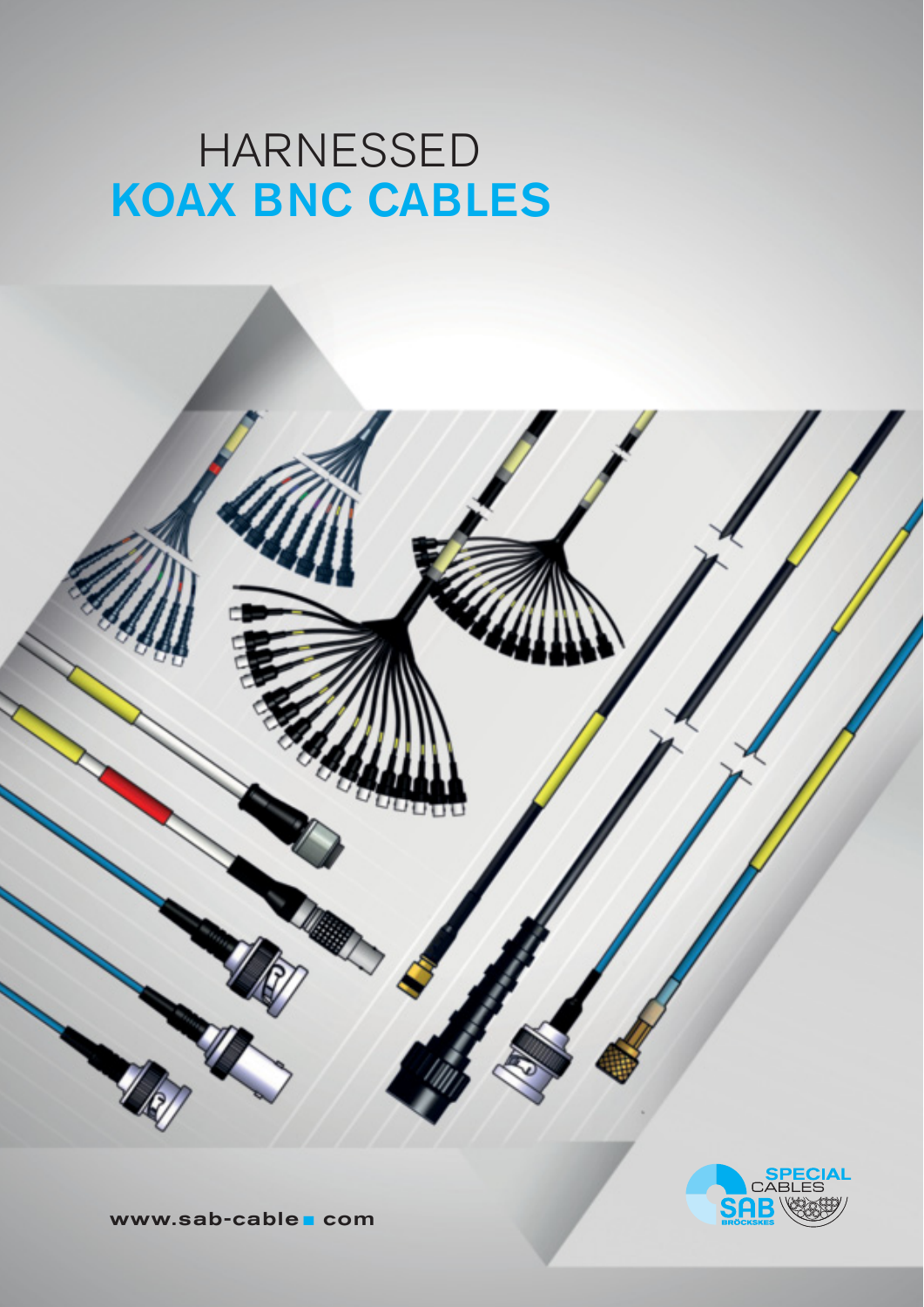# LOW NOISE COAXIAL CABLE

with BNC male and female connector



### Application:

low noise coaxial cable



|                            | Cable data:                  |
|----------------------------|------------------------------|
| Construction:              | 1 x 0,25 mmØ                 |
| Insulation:                | TPFK                         |
| Screen:                    | overall screen $> 80\%$      |
| Outer sheath:              | TPFK, colour blue - RAL 5015 |
| Outer diameter:            | approx. 1,9 mm               |
| Min.<br>bending radius:    | $10 \times d$                |
| Peak operating<br>voltage: | 375 V                        |
| Temperature<br>range:      | $-55/+250 °C$                |
| Oil resistance:            | very good                    |

#### Configuration example:

| item no.         | length "L"<br>in cm |
|------------------|---------------------|
| S3620-4020-00100 | 100                 |

## Connector:

side 1: BNC male connector 50 Ω side 2: BNC female connector 50 Ω

**SAB** marking: item number, order number, length

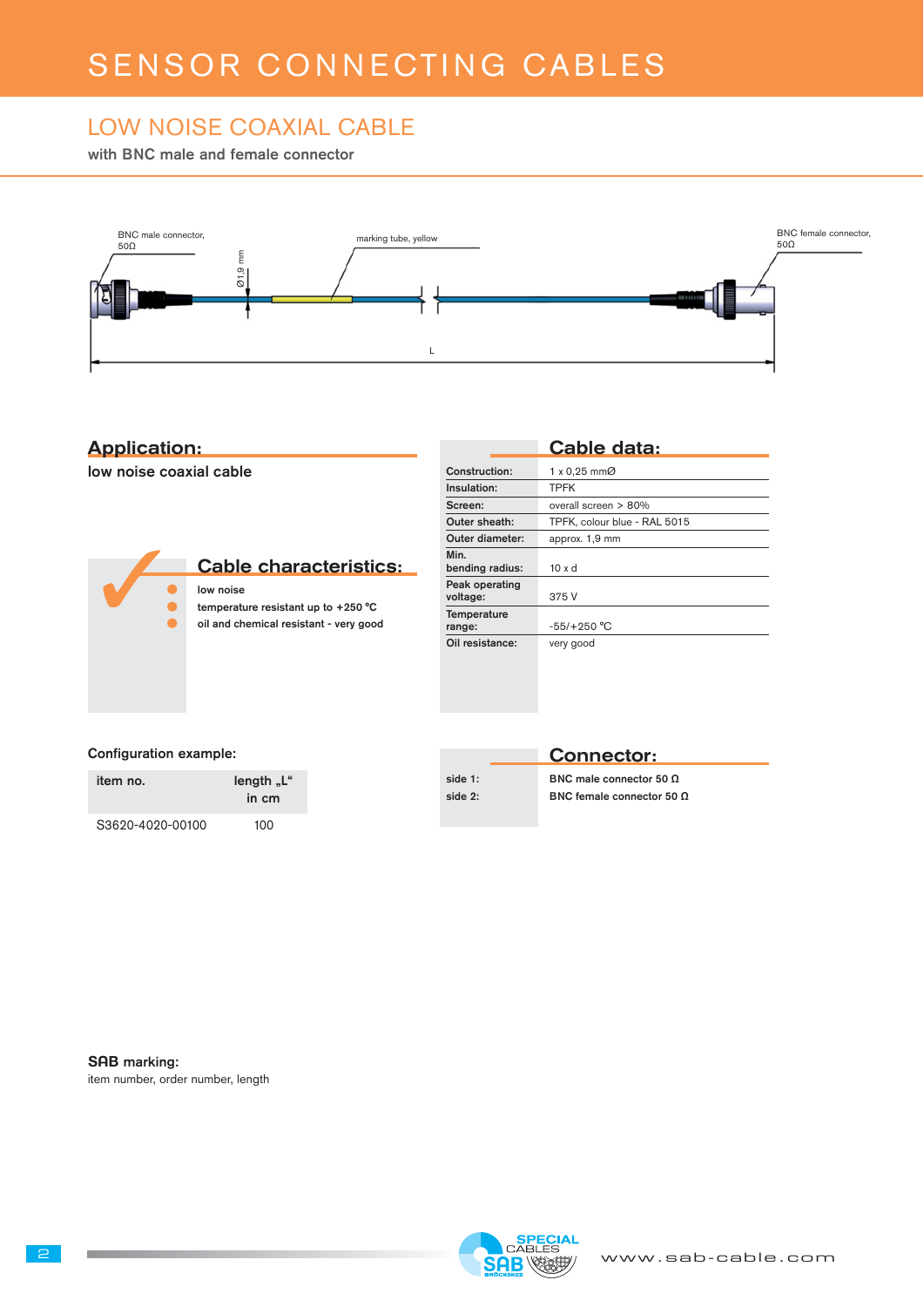# LOW NOISE COAXIAL CABLE

with BNC male connector at both sides



### Application:

low noise coaxial cable



|                            | Cable data:                  |
|----------------------------|------------------------------|
| Construction:              | 1 x 0,25 mmØ                 |
| Insulation:                | TPFK                         |
| Screen:                    | overall screen > 80%         |
| Outer sheath:              | TPFK, colour blue - RAL 5015 |
| Outer diameter:            | approx. 1,9 mm               |
| Min.<br>bending radius:    | $10 \times d$                |
| Peak operating<br>voltage: | 375 V                        |
| Temperature<br>range:      | $-55/+250 °C$                |
| Oil resistance:            | very good                    |

#### Configuration example:

| item no.         | length "L"<br>in cm |
|------------------|---------------------|
| S3620-4023-00100 | 100                 |

|            | <b>Connector:</b>              |
|------------|--------------------------------|
| side $1$ : | BNC male connector 50 $\Omega$ |
| side 2:    | BNC male connector 50 $\Omega$ |

**SAB** marking: item number, order number, length



3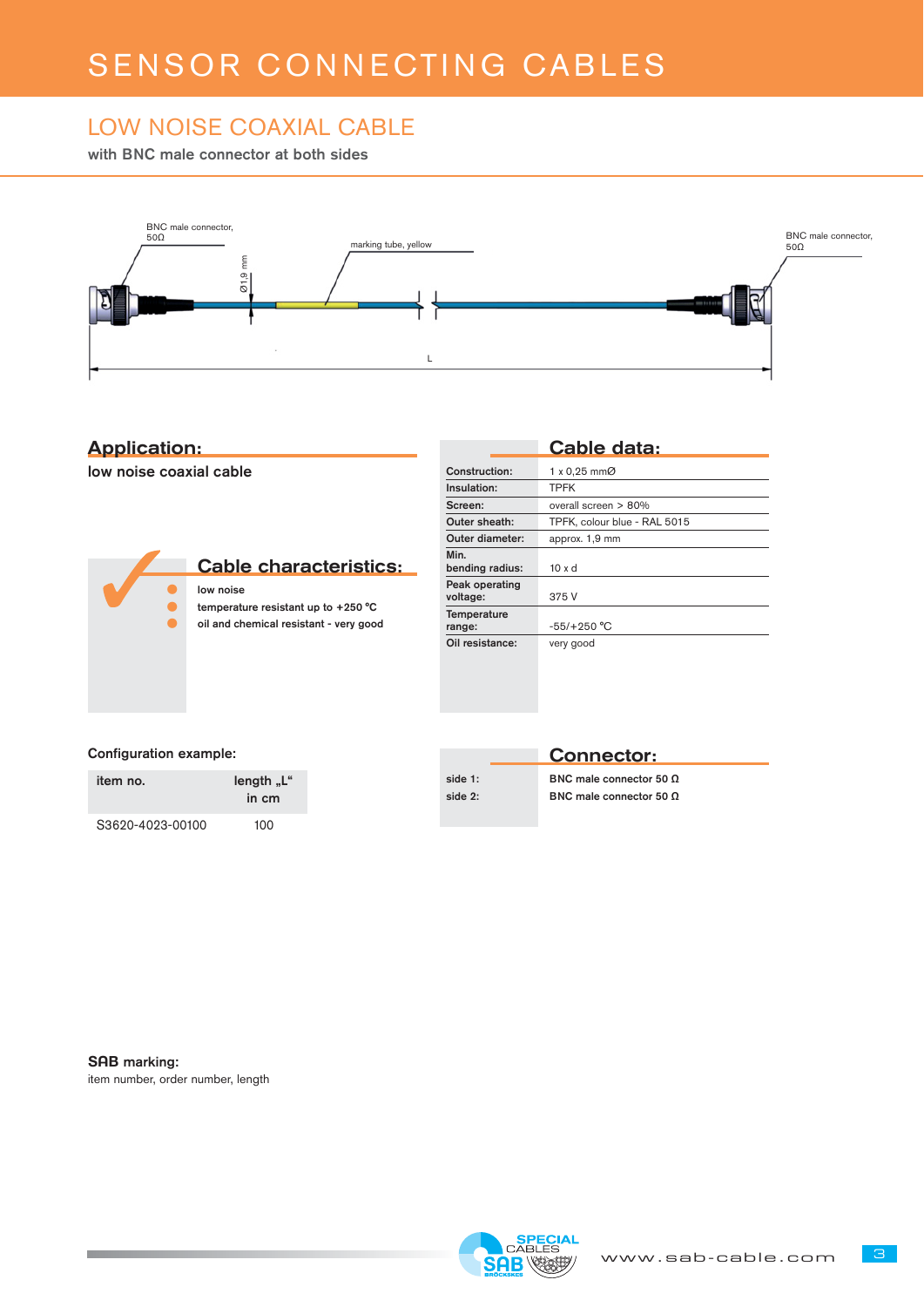# COAXIAL CONNECTING CABLE RG 316 - 8-PLUG

with BNC male and female connectors 50 Ω



### Application:

multiple coaxial cable



|                            | Cable data:                           |
|----------------------------|---------------------------------------|
| Construction:              | 8 x AWG26                             |
| Insulation:                | <b>TPFK</b>                           |
| Screen:                    | single screen > 80%                   |
| Inner sheath:              | <b>TPE</b>                            |
| Stranding:                 | together                              |
| Screen:                    | overall screen $> 80\%$               |
| Outer sheath:              | PUR 420, colour black, mat surface    |
| Outer diameter:            | approx. 11,6 mm                       |
| Min.<br>bending radius:    | $15 \times d$                         |
| Peak operating<br>voltage: | 900 V                                 |
| Temperature<br>range:      | $-40/+90 °C (+125 °C / 2500h)$        |
| Oil resistance:            | very good - TMPU acc. to EN50363-10-2 |

#### Configuration example:

| item no.         | length "L"<br>in cm |
|------------------|---------------------|
| S3600-4089-00200 | 200                 |

|         | <b>Connector:</b>                |
|---------|----------------------------------|
| side 1: | BNC male connector 50 $\Omega$   |
| side 2: | BNC female connector 50 $\Omega$ |

### **SAB** marking:

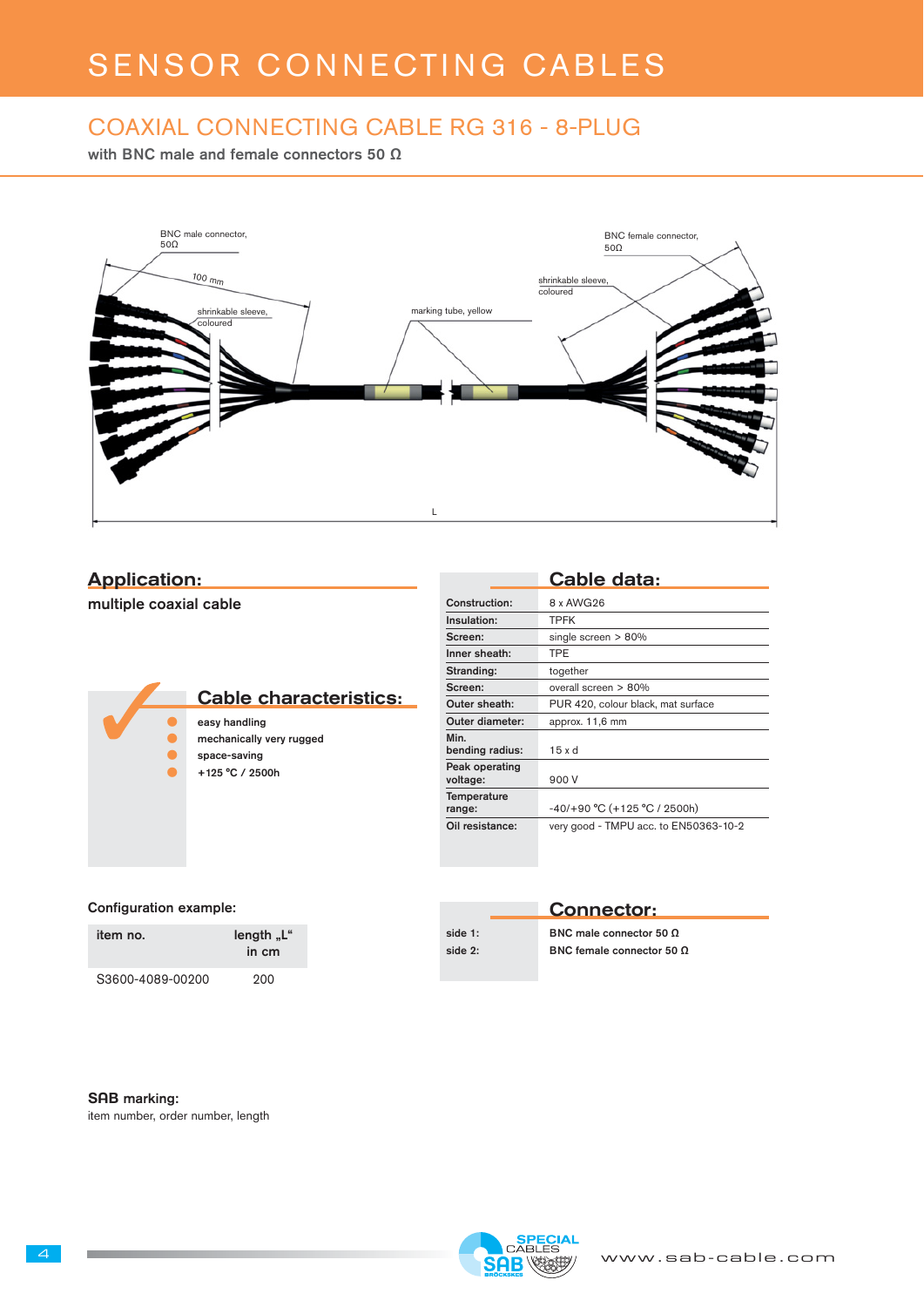# COAXIAL CONNECTING CABLE RG 316 - 16-PLUG

with BNC male and female connectors 50 Ω



### Application:

multiple coaxial cable



### Cable data:

| Construction:              | 16 x AWG26                            |
|----------------------------|---------------------------------------|
| Insulation:                | <b>TPFK</b>                           |
| Screen:                    | single screen $> 80\%$                |
| Inner sheath:              | TPE                                   |
| Stranding:                 | together                              |
| Screen:                    | overall screen $> 80\%$               |
| Outer sheath:              | PUR 420, colour black, mat surface    |
| Outer diameter:            | approx. 15,0 mm                       |
| Min.<br>bending radius:    | $15 \times d$                         |
| Peak operating<br>voltage: | 900 V                                 |
| Temperature<br>range:      | $-40/+90 °C (+125 °C / 2500h)$        |
| Oil resistance:            | very good - TMPU acc. to EN50363-10-2 |

#### Configuration example:

| item no.         | length "L"<br>in cm |
|------------------|---------------------|
| S3600-4073-01500 | 1500                |

| <b>Connector:</b> |         |                                  |
|-------------------|---------|----------------------------------|
|                   | side 1: | BNC male connector 50 $\Omega$   |
|                   | side 2: | BNC female connector 50 $\Omega$ |

**SAB** marking:

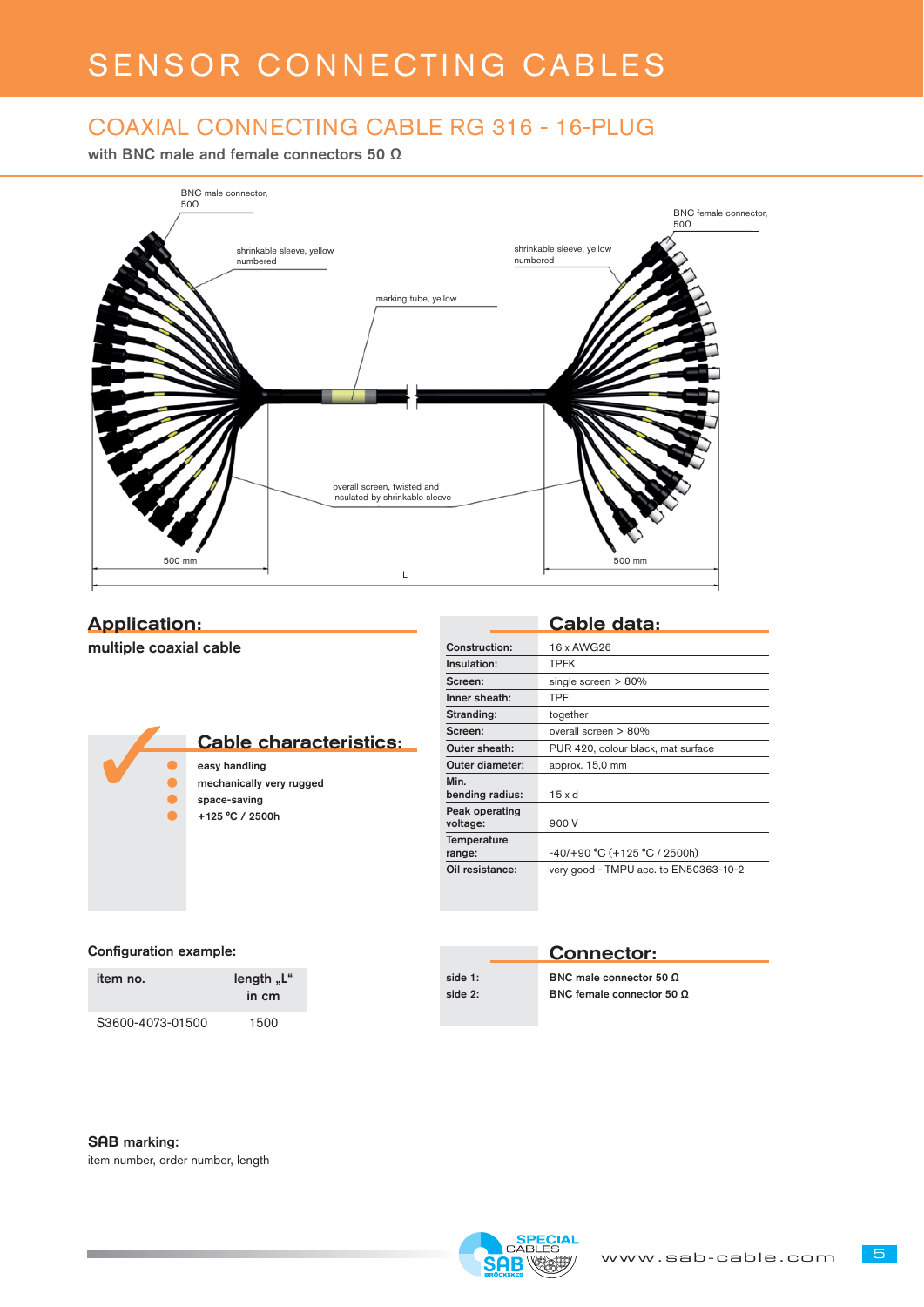# COAXIAL CONNECTING CABLE

with BNC male connector and Microdot connector



### Application:

coaxial cable as connection between sensor and measuring device



|                            | Cable data:            |
|----------------------------|------------------------|
| Construction:              | $1 \times 0,25$ mm     |
| Insulation:                | <b>PFA</b>             |
| Screen:                    | tinned copper braiding |
| Outer sheath:              | <b>PFA</b>             |
| Outer diameter:            | approx. 1,9 mm         |
| Min.<br>bending radius:    | 10d                    |
| Peak operating<br>voltage: | 375 V                  |
| Temperature<br>range:      | $-40/+70$ °C           |

#### Configuration example:

| item no.         | length "L"<br>in cm |
|------------------|---------------------|
| S3620-4016-00300 | 300                 |

|         | Connector:                     |
|---------|--------------------------------|
| side 1: | BNC male connector 50 $\Omega$ |
| side 2: | Microdot connector             |

#### **SAB** marking:

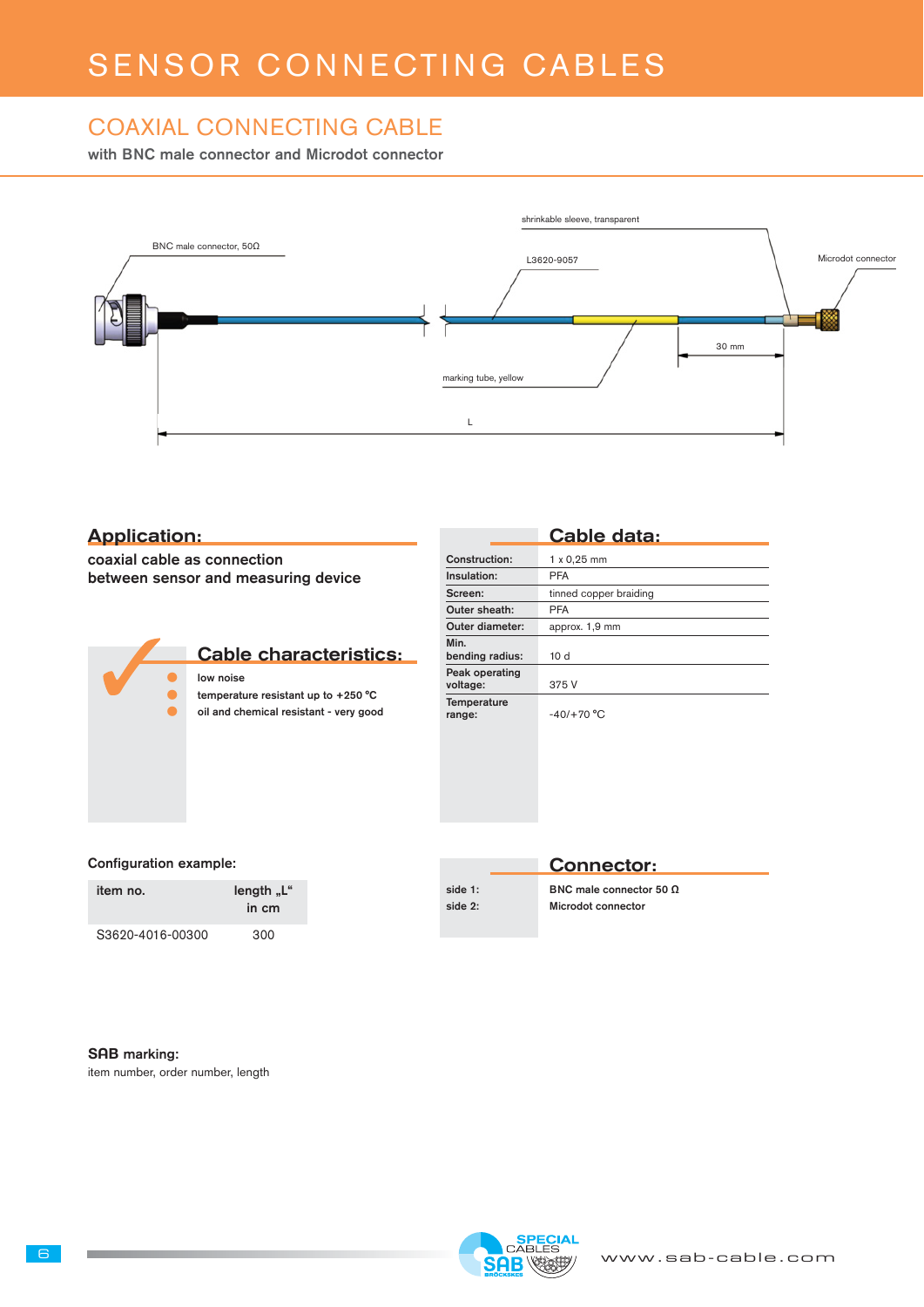# SENSOR CONNECTING CABLES

# COAXIAL CONNECTING CABLE

with BNC and SMB connector



### Application:

coaxial cable as connection between sensor and measuring device



|                                                                 | <b>Cable data:</b>                 |
|-----------------------------------------------------------------|------------------------------------|
| Construction:                                                   | AWG 26/7                           |
| Insulation:                                                     | FEP                                |
| Screen:                                                         | tinned copper braiding             |
| Outer sheath:                                                   | TPE                                |
| Outer diameter:                                                 | approx. 1,9 mm                     |
| Min.<br>bending radius:                                         | 7,5 x d                            |
| Peak operating<br>voltage:                                      | 900 V                              |
| Temperature<br>range:<br>fixed laying:<br>flexible application: | $-50/+90^{\circ}$ C<br>$-40/+90°C$ |

#### Configuration example:

| item no.   | length "L"<br>in cm |
|------------|---------------------|
| S3600-4092 | 200                 |

|         | <b>Connector:</b>         |
|---------|---------------------------|
| side 1: | SMB connector 50 $\Omega$ |
| side 2: | BNC connector 50 $\Omega$ |
|         |                           |

#### **SAB** marking: